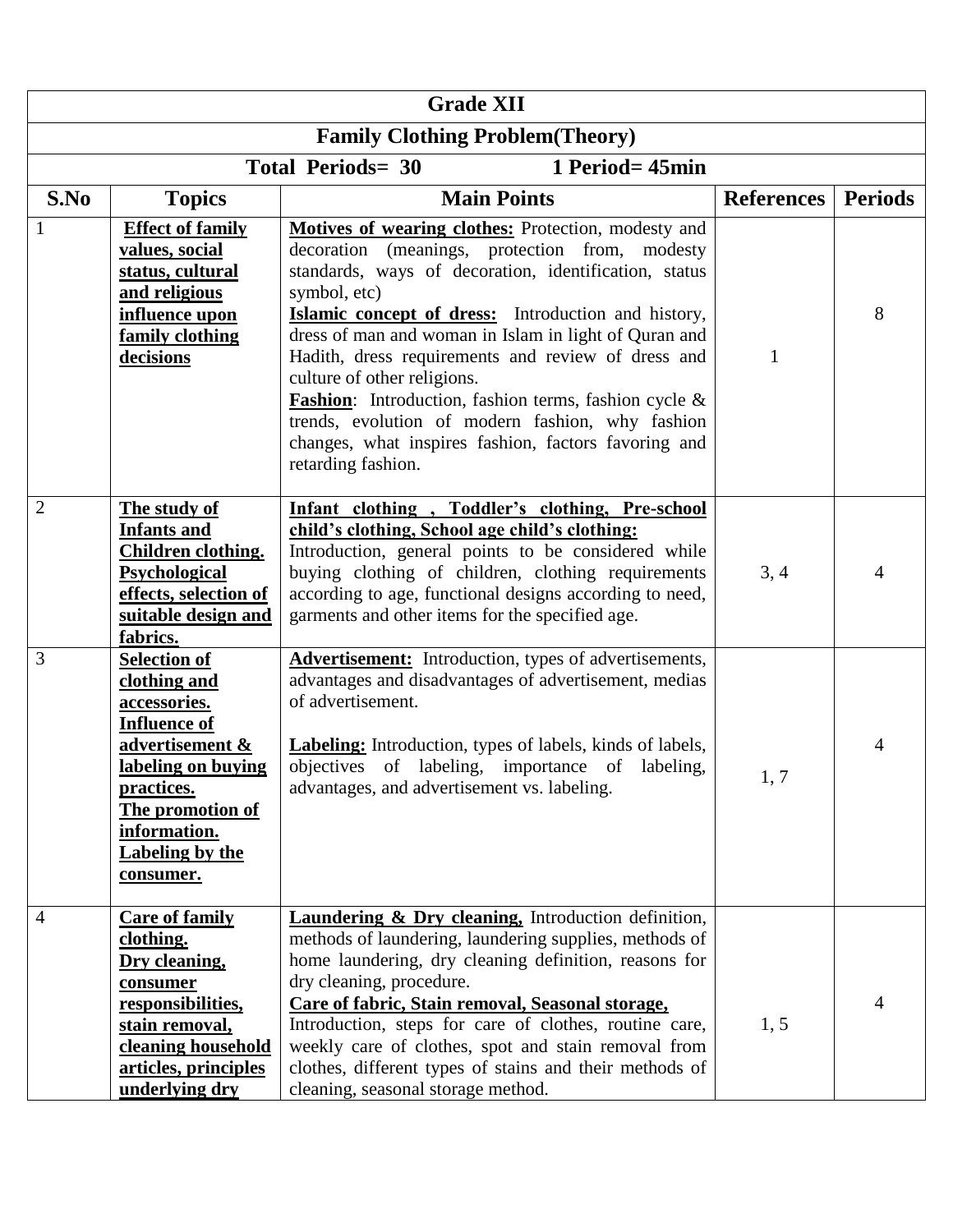|   | <u>cleaning</u> process.                                                                                       | <b>Consumer rights and responsibilities, (Introduction,</b><br>different consumer rights worldwide, Consumer<br>protection and govt. regulations)                                                                                           | 8              |                   |
|---|----------------------------------------------------------------------------------------------------------------|---------------------------------------------------------------------------------------------------------------------------------------------------------------------------------------------------------------------------------------------|----------------|-------------------|
| 5 | Drafting garments.                                                                                             | Accuracy in body measurements.<br>Drafting of actual drafts of,<br>Dress and knicker (frock and panty) for pre-school age<br>girl, or knicker and bush-shirt for pre-school boy.<br>kurta and pyjama                                        | $\overline{2}$ | Practical<br>work |
| 6 | <b>Hand and machine</b><br>knitting.                                                                           | Knitting, types, selection of wool and needles,<br>(Introduction, definitions, history of knitting, types of<br>knitting, care, advantages and disadvantages of knitted<br>garments, equipment for knitting, types of knitting<br>stitches) | 2,6            |                   |
| 7 | Use of available<br>sewing machine<br>attachment.<br><b>Construction of</b><br>garments for<br>family members. | Development of skill suitability and time serving<br>factors.<br>Making garments for a preschool girl (frock and panty)<br>and a ladies kurta and pyjama.<br>(cutting, stitching, decoration, finishing)                                    | $\overline{2}$ | Practical<br>work |

**NOTE: 4 – 6 Classes after the completion of theory course are used for revision and difficulty faced by the students related theory course.**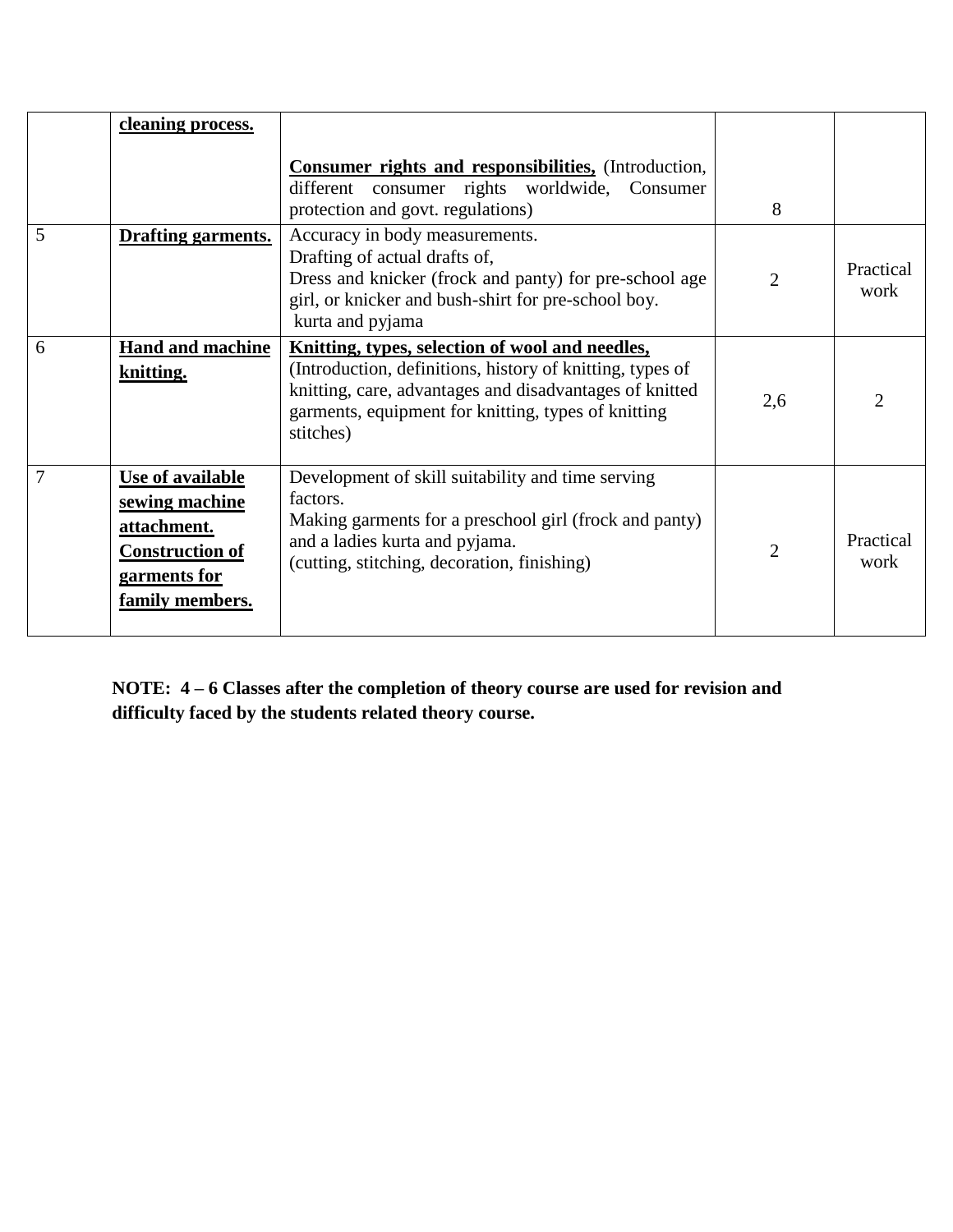| <b>Grade XII</b>                            |                                 |                                                                                                                                                                                                                                                                                                                                  |                   |                |  |  |  |  |
|---------------------------------------------|---------------------------------|----------------------------------------------------------------------------------------------------------------------------------------------------------------------------------------------------------------------------------------------------------------------------------------------------------------------------------|-------------------|----------------|--|--|--|--|
| <b>Family Clothing Problem (Practical)</b>  |                                 |                                                                                                                                                                                                                                                                                                                                  |                   |                |  |  |  |  |
| <b>Total Periods= 30</b><br>1 Period= 45min |                                 |                                                                                                                                                                                                                                                                                                                                  |                   |                |  |  |  |  |
| S.No                                        | <b>Topics</b>                   | <b>Main Points</b>                                                                                                                                                                                                                                                                                                               | <b>References</b> | <b>Periods</b> |  |  |  |  |
| 1                                           |                                 |                                                                                                                                                                                                                                                                                                                                  |                   |                |  |  |  |  |
|                                             | Drafting on $\frac{1}{4}$ scale | Draft of <b>kurta</b> and <b>pyjama</b> (straight and choori daar)                                                                                                                                                                                                                                                               | 2                 | 2              |  |  |  |  |
| $\overline{2}$                              | Drafting on full<br>scale       | Draft of basic bodice block, waist line frock, high-<br>waist, low-waist, square-yoke, round-yoke, A-line<br>frock.<br>Draft of skirt and blouse, semi circular skirt, basic<br>sleeve and its 3 variations (gathers at top, bottom $\&$<br>both sides)<br>Draft of <b>collars</b> (rolled and peter pan), Draft of <b>panty</b> | $\overline{2}$    | 6              |  |  |  |  |
| 3                                           | Knitting                        | 6 knitting techniques to learn and practice the simple<br>and basic method of construction of cloth next to<br>weaving, (garter, stockinette, rib, moss, cable, lace)                                                                                                                                                            | $\overline{2}$    | 3              |  |  |  |  |
| 4                                           | Label                           | A label of 2 x 3 inches of given garment made by<br>student of her choice by following instructions                                                                                                                                                                                                                              | 7                 |                |  |  |  |  |
| 5                                           | Stain removal                   | Removal of different stains from fabric including stains<br>of blood, grass, chocolate, cosmetics, ink, grease,<br>cold drink,                                                                                                                                                                                                   | $\mathbf{1}$      | 2              |  |  |  |  |
| 6                                           | Construction of<br>garments     | Drafting, cutting, stitching, and decoration of <b>kurta</b> ,<br>pyjama, frock and panty                                                                                                                                                                                                                                        |                   | 20             |  |  |  |  |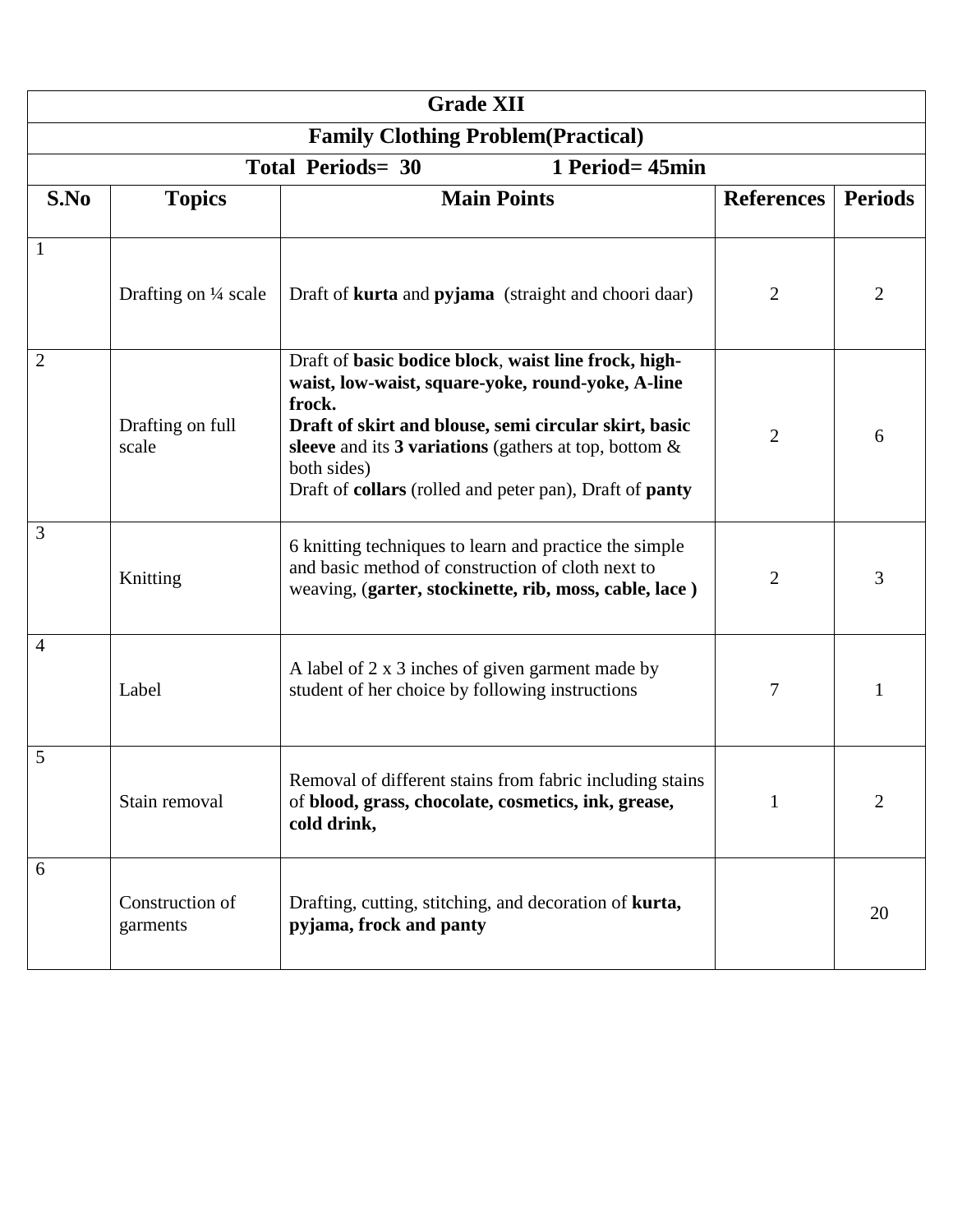## **BOOKS RECOMMENDED**

- 1. Jeanette Weber **, Clothing Fashion, fabrics and construction**
- **2.** Mrs. Raffia Baig**, Family clothing problems Practical manual**
- **3.** Thompson, Henrietta, M & Rea, Lucillie,G.**, Clothing for Children. John Wiley and Sons Inc., N.Y**
- **4.** Mildred Thurow Tate**, Family Clothing**
- **5.** Lewis. D.C. and Bowers, M.G , **Clothing construction and Wardrobe planning. The MacMillan Co., N.Y.**
- **6.** Isabel. Wingate **, Fabric construction and buying motives**
- **7.** Coles, Jesse V **, Standards and Labels for consumer goods. Ronald Press, New York.**
- **8.** Willhaman Gorden**, Economics for consumers, consumers living**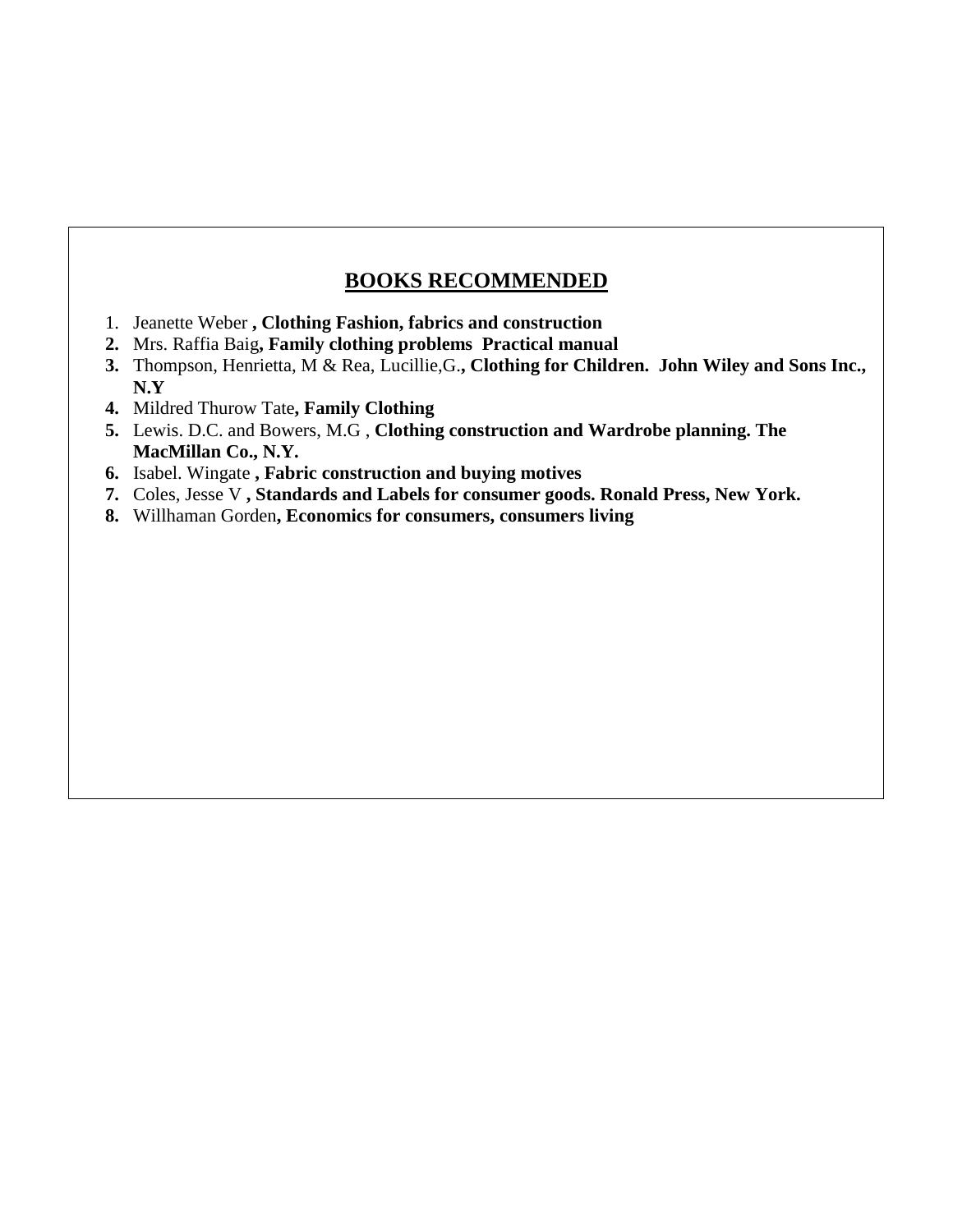## **MARKING SCHEME FOR FAMILY CLOTHING PROBLEMS (Theory and Practical)**

## **Theory: 50 marks**

Section A (MCQs): 10 marks Section B (Short-Answers questions): 25 marks Section C (Detailed-Answers Questions): 15 marks

## **Practical: 25 marks**

| <b>Justification of marks</b>                                                                                                           |                                                                                                                                            |  |  |  |
|-----------------------------------------------------------------------------------------------------------------------------------------|--------------------------------------------------------------------------------------------------------------------------------------------|--|--|--|
| Class work $= 14$ marks                                                                                                                 | Final Practical $= 11$ marks                                                                                                               |  |  |  |
| Portfolio $=$ 4 marks<br>Kurta $=$ 4 marks<br>Pyjama $= 2$ marks<br>Frock & Panty = $2.5$ marks<br>Theory Attendance $= 1.5$ marks<br>п | $\div$ Viva = 5 marks<br>$\div$ Knitting = 2 marks<br><b>❖</b> Stain removal / label = 2 marks<br><b>Example 1</b> Paper pattern = 2 marks |  |  |  |